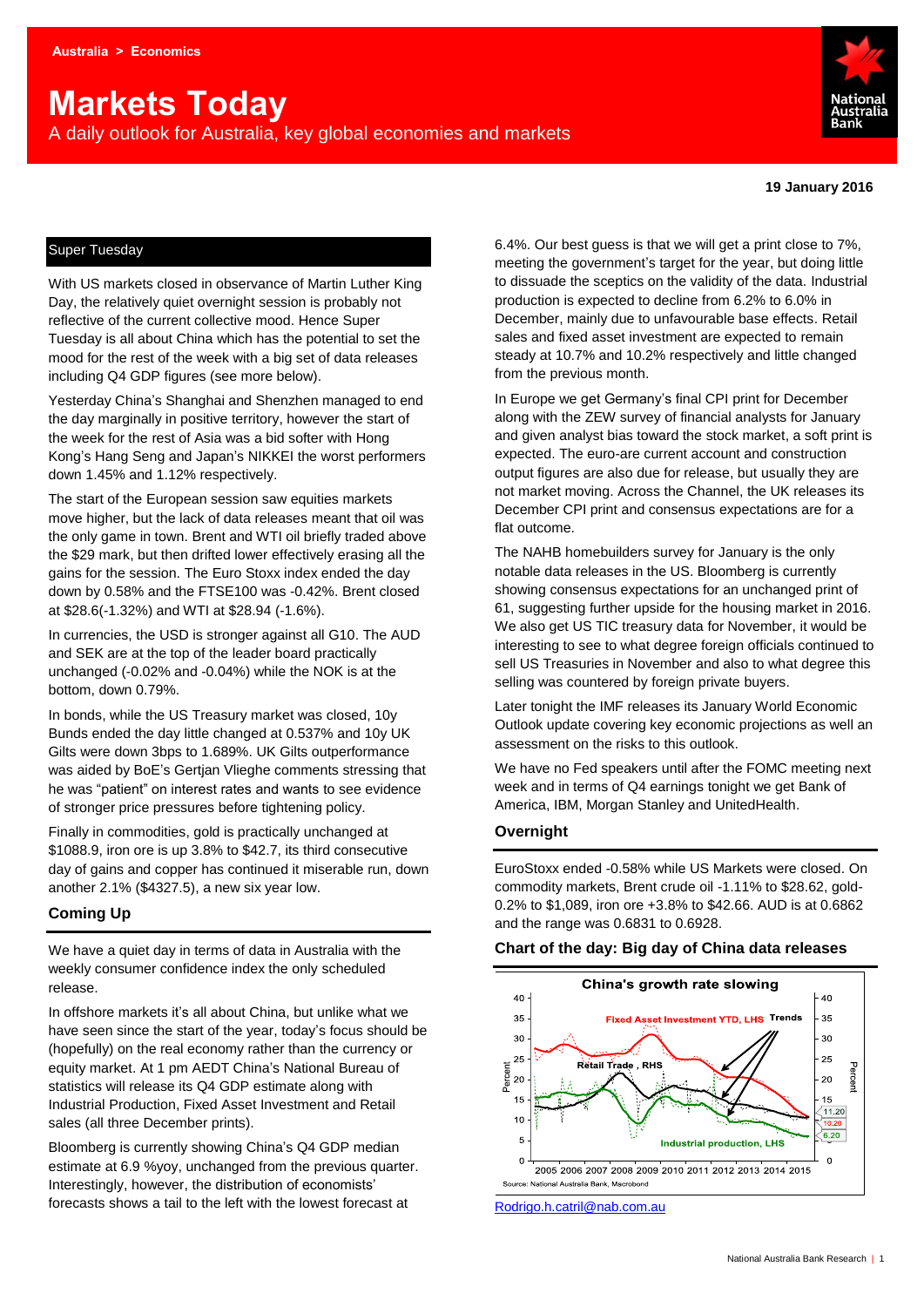#### Markets





|                       |                              |        |             | <b>Foreign Exchange</b> |                                |          |         |         |                          | <b>Equities</b> |         |             |                                   | Commodities* |        |
|-----------------------|------------------------------|--------|-------------|-------------------------|--------------------------------|----------|---------|---------|--------------------------|-----------------|---------|-------------|-----------------------------------|--------------|--------|
|                       |                              |        | ranges (**) | Indicative 24hr         |                                | Other FX |         |         | <b>Major Indices</b>     |                 |         |             |                                   | Last         | % day  |
|                       | Last                         | % chge | Low         | High                    |                                | Last     | % chge  |         |                          | Last            | % day   | $%$ y/y     | Oil (Brent)                       | 28.62        | $-1.1$ |
| <b>AUD</b>            | 0.6862                       | 0.0    | 0.6831      | 0.6928                  | <b>HKD</b>                     | 7.8001   | 0.1     |         | Dow                      | 15.988          |         | $-8.7$      | Oil (WTI)                         | 28.94        | $-1.6$ |
| <b>NZD</b>            | 0.6443                       | $-0.3$ | 0.6406      | 0.6480                  | <b>CNY</b>                     | 6.5788   | $-0.1$  |         | S&P 500                  | 1,880           |         | $-6.9$      | Oil (Tapis)                       | 28.86        | $-1.9$ |
| <b>EUR</b>            | 1.0895                       | $-0.2$ | 1.0869      | 1.0942                  | SGD                            | 1.4390   | 0.0     |         | Nasdag                   | 4,488           |         | $-3.1$      | Gold                              | 1088.90      | $-0.2$ |
| GBP                   | 1.4246                       | $-0.1$ | 1.4244      | 1.4323                  | <b>IDR</b>                     | 13.905   | 0.0     |         | <b>FTSE</b>              | 5.780           | $-0.4$  | $-11.8$     | <b>CRB</b>                        | 159.93       | $-2.0$ |
| <b>JPY</b>            | 117.34                       | 0.3    | 116.57      | 117.44                  | <b>THB</b>                     | 36.29    | $-0.2$  |         | <b>DAX</b>               | 9,522           | $-0.2$  | $-6.4$      | <b>GS Metals</b>                  | 237.4        | $-1.5$ |
| CAD                   | 1.4552                       | 0.1    | 1.4487      | 1.4660                  | <b>KRW</b>                     | 1.211    | $-0.2$  |         | CAC <sub>40</sub>        | 4.190           | $-2.4$  | $-4.3$      | Aluminium                         | 1476         | $-1.0$ |
| AUD/EUR               | 0.6299                       | 0.2    |             |                         | <b>TWD</b>                     | 33.57    | $-0.3$  |         | Nikkei                   | 16,956          | $-1.1$  | $-0.3$      | Copper                            | 4328         | $-2.1$ |
| AUD/JPY               | 80.54                        | 0.3    |             |                         | PHP                            | 47.75    | $-0.1$  |         | Shanghai                 | 2.914           | $+0.4$  | $-6.5$      | <b>Nickel</b>                     | 8359         | $-2.1$ |
| AUD/GBP               | 0.4816                       | 0.1    |             |                         | <b>CHF</b>                     | 1.01     | 0.4     |         | Hang Seng                | 19,237          | $-1.5$  | $-19.0$     | Zinc                              | 1469         | $-2.4$ |
| AUD/NZD               | 1.0652                       | 0.3    |             |                         | <b>SEK</b>                     | 8.58     | 0.0     |         | ASX 200                  | 4,859           | $-0.7$  | $-8.5$      | Ch. steel                         | 1828         | 1.2    |
|                       |                              |        |             |                         |                                |          |         |         |                          |                 |         |             | Iron ore                          | 42.7         | 3.8    |
|                       |                              |        |             |                         |                                |          |         |         |                          |                 |         |             | Coal                              | 48.8         | $-0.7$ |
| <b>Interest Rates</b> |                              |        |             |                         |                                |          |         |         | <b>Overnight Futures</b> |                 |         | Wheat Chic. | 478.5                             | 0.9          |        |
|                       | <b>Indicative Swap Rates</b> |        |             |                         | <b>Benchmark 10 Year Bonds</b> |          |         |         |                          |                 |         |             | Sugar                             | 14.92        | 0.3    |
|                       | Cash                         | 3mth   | 2Yr         | 10Yr                    |                                | Last     | chge    | Sprd    |                          |                 | Last    | Chge        | Cotton                            | 61.41        | $-0.8$ |
| <b>USD</b>            | 0.50                         | 0.62   | 0.90        | 1.89                    | <b>USD 10</b>                  | 2.03     | 0.00    |         |                          | Australia       |         |             | Coffee                            | 114.9        | $-0.9$ |
| <b>AUD</b>            | 2.00                         | 2.29   | 2.04        | 2.79                    | <b>AUD 10</b>                  | 2.69     | 0.00    | 0.66    |                          | 3 mth bill      | 97.85   | 0.00        |                                   |              |        |
| <b>NZD</b>            | 2.50                         | 2.76   | 2.70        | 3.48                    | NZD 10                         | 3.27     | 0.01    | 1.24    |                          | 3 Yr bond       | 98.13   | 0.02        | CO <sub>2</sub> Emissions - Euros |              |        |
| <b>EUR</b>            | 0.05                         | 0.06   | $-0.08$     | 0.85                    | CAD <sub>10</sub>              | 1.17     | 0.02    | $-0.87$ |                          | 10 Yr bond      | 97.33   | $-0.04$     |                                   | Last         | % day  |
| <b>GBP</b>            | 0.50                         | 0.59   | 0.87        | 1.70                    | <b>EUR 10</b>                  | 0.47     | 0.00    | $-1.57$ |                          | $3/10$ sprd     | 0.80    | 0.06        | Jun-2016                          | 6.74         | 0.7    |
| <b>JPY</b>            | 0.10                         | 0.08   | 0.09        | 0.38                    | <b>GBP 10</b>                  | 1.69     | 0.03    | $-0.34$ |                          | <b>SPI</b>      | $-35.0$ | $-0.7$      | Dec-2016                          | 6.76         | 0.6    |
| CAD                   | 0.50                         | 1.17   | 0.62        | 1.54                    | <b>JPY 10</b>                  | 0.21     | $-0.01$ | $-1.82$ |                          |                 |         |             | Jun-2017                          | 6.80         | 0.6    |

Please note the high/low FX rates are only an indication. Please refer to your National Dealer for confirmation.

\* All near futures contracts, except CRB. GS Metals is Goldman Sachs industrial metals index. Metals prices are CME. Emissions: ICE Dec contracts, Euros

\*\* These are indicative ranges over the past 24 hours; please confirm rates with your NAB dealer

Last is around 6:30am Sydney

Source: Bloomberg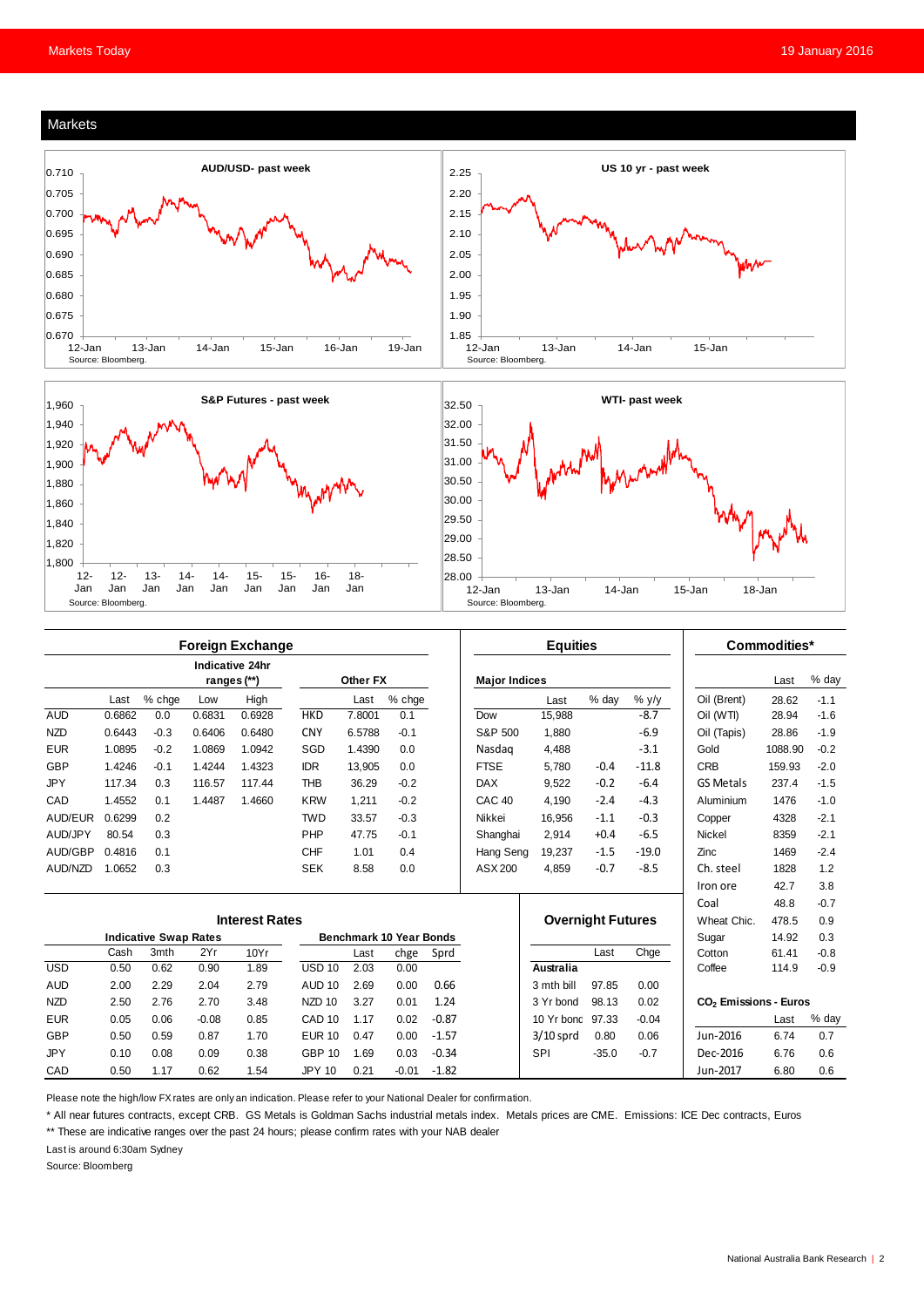| Calendar |  |
|----------|--|
|          |  |
|          |  |

| Calendar                                       |                                                                                       |                          |                     |                       |                           |                        |                       |
|------------------------------------------------|---------------------------------------------------------------------------------------|--------------------------|---------------------|-----------------------|---------------------------|------------------------|-----------------------|
|                                                |                                                                                       |                          |                     |                       |                           |                        |                       |
| AU                                             | Monday, 18 January 2016<br>TD Securities Inflation MoM/YoY                            | Dec                      |                     |                       | 0.1/1.8                   | 23.30                  | 10.30                 |
| AU                                             | New Motor Vehicle Sales YoY                                                           | Dec                      |                     |                       | 6                         | 0.30                   | 11.30                 |
| CН                                             | China December Property Prices                                                        |                          |                     |                       |                           | 1.30                   | 12.30                 |
| NZ<br>JN                                       | Non Resident Bond Holdings<br>Industrial Production MoM/YoY                           | Dec<br>Nov <sub>F</sub>  |                     |                       | 67.9<br>$-1/1.6$          | 2.00<br>4.30           | 13.00<br>15.30        |
| JN                                             | Capacity Utilization MoM                                                              | Nov                      |                     |                       | 1.3                       | 4.30                   | 15.30                 |
| JN                                             | Tertiary Industry Index MoM                                                           | Nov                      |                     | $-0.7$                | 0.9                       | 4.30                   | 15.30                 |
| UK                                             | BoE's Gertjan speaks in London<br>Tuesday, 19 January 2016                            |                          |                     |                       |                           | 18.30                  | 5.30                  |
| AU                                             | ANZ Roy Morgan Weekly Consumer Confidence Index                                       | Jan 17                   |                     |                       | 114.1                     | 22.30                  | 9.30                  |
| CH                                             | China GDP SA QoQ/YoY                                                                  | 4Q                       |                     | 1.8%/6.9%             | 1.8%/6.9%<br>6.2%         | 2.00                   | 13.00                 |
| CH<br>CH                                       | <b>Industrial Production YoY</b><br><b>Retail Sales</b>                               | <b>Dec</b><br><b>Dec</b> |                     | 6.1<br>11.3           | 11.2%                     | 2.00<br>2.00           | 13.00<br>13.00        |
| CH                                             | <b>Fixed Assets Ex Rural YTD YoY</b>                                                  | <b>Dec</b>               |                     | 10.2                  | 10.2%                     | 2.00                   | 13.00                 |
| <b>GE</b>                                      | CPI MoM/YoY                                                                           | Dec F                    |                     | $-0.1/0.3$            | $-0.1/0.3$                | 7.00                   | 18.00                 |
| ЕC<br>UK                                       | <b>ECB Current Account SA</b><br>CPI MoM                                              | Nov<br>Dec               |                     | $\mathbf 0$           | 20.4<br>$\mathbf 0$       | 9.00<br>9.30           | 20.00<br>20.30        |
| UK                                             | CPI Core YoY                                                                          | Dec                      |                     | 1.2                   | 1.2                       | 9.30                   | 20.30                 |
| UK                                             | ONS House Price YoY                                                                   | Nov                      |                     |                       | $\overline{7}$            | 9.30                   | 20.30                 |
| GE<br>GE                                       | ZEW Survey Current Situation<br><b>ZEW Survey Expectations</b>                        | Jan<br>Jan               |                     | 53.1<br>7.9           | 55<br>16.1                | 10.00<br>10.00         | 21.00<br>21.00        |
| UK                                             | BoE Governor Carney speaks in London                                                  |                          |                     |                       |                           | 12.00                  | 23.00                 |
| US                                             | Total Net TIC Flows                                                                   | Nov                      |                     |                       | 68.9                      | 21.00                  | 8.00                  |
| <b>NZ</b>                                      | Wednesday, 20 January 2016<br>CPI QoQ%/YoT%                                           | 4Q                       | $-0.2/0.3$          | $-0.2/0.3$            | 0.3/0.4                   | 21.45                  | 8.45                  |
| AU                                             | Westpac Consumer Conf Index                                                           | Jan                      |                     |                       | 100.8                     | 23.30                  | 10.30                 |
| AU                                             | Westpac Consumer Conf SA MoM                                                          | Jan                      |                     |                       | $-0.8$                    | 23.30                  | 10.30                 |
| UK<br>UK                                       | ILO Unemployment Rate 3Mths<br>Employment Change 3M/3M                                | Nov<br>Nov               |                     | 5.2<br>235            | 5.2<br>207                | 9.30<br>9.30           | 20.30<br>20.30        |
| СA                                             | Wholesale Trade Sales MoM                                                             | Nov                      |                     | 0.5                   | $-0.6$                    | 13.30                  | 0.30                  |
| СA                                             | Manufacturing Sales MoM                                                               | Nov                      |                     | 0.5                   | $-1.1$                    | 13.30                  | 0.30                  |
| US<br>US                                       | <b>Building Permits</b><br><b>Building Permits MoM</b>                                | Dec<br>Dec               |                     | 1200<br>$-6.4$        | 1289<br>11                | 13.30<br>13.30         | 0.30<br>0.30          |
| US                                             | Housing Starts MoM                                                                    | Dec                      |                     | 2.3                   | 10.5                      | 13.30                  | 0.30                  |
| US                                             | <b>Housing Starts</b>                                                                 | Dec                      |                     | 1200                  | 1173                      | 13.30                  | 0.30                  |
| <b>US</b><br>US                                | <b>CPI MoM</b><br>CPI YoY                                                             | <b>Dec</b><br>Dec        |                     | $\overline{0}$<br>0.8 | $\overline{0}$<br>0.5     | 13.30<br>13.30         | 0.30<br>0.30          |
| US                                             | CPI Ex Food and Energy MoM                                                            | Dec                      |                     | 0.2                   | 0.2                       | 13.30                  | 0.30                  |
| US                                             | CPI Ex Food and Energy YoY                                                            | Dec                      |                     | 2.1                   | $\overline{\mathbf{c}}$   | 13.30                  | 0.30                  |
| <b>CA</b><br>CA                                | <b>Bank of Canada Rate Decision</b><br>Bank of Canada Releases Monetary Policy Report | Jan 20                   |                     | 0.5                   | 0.5                       | 15.00<br>15.00         | 2.00<br>2.00          |
|                                                | Thursday, 21 January 2016                                                             |                          |                     |                       |                           |                        |                       |
| NZ                                             | ANZ Job Advertisements MoM                                                            | <b>Dec</b>               |                     |                       | $\overline{2}$            | 21.00                  | 8.00                  |
| ΝZ<br>AU                                       | BusinessNZ Manufacturing PMI<br><b>Consumer Inflation Expectation</b>                 | Dec<br>Jan               |                     |                       | 54.7<br>$\overline{4}$    | 21.30<br>0.00          | 8.30<br>11.00         |
| AU                                             | HIA New Home Sales MoM                                                                | Nov                      |                     |                       | $-1.8$                    | 0.00                   | 11.00                 |
| ΝZ                                             | ANZ Consumer Confidence Index                                                         | Jan                      |                     |                       | 118.7                     | 0.00                   | 11.00                 |
| ΝZ<br>AU                                       | ANZ Consumer Confidence MoM<br><b>RBA FX Transactions Market</b>                      | Jan<br>Dec               |                     |                       | $-3.3$<br>485             | 0.00<br>0.30           | 11.00<br>11.30        |
| JN                                             | All Industry Activity Index MoM                                                       | Nov                      |                     | $-0.7$                | $\mathbf{1}$              | 4.30                   | 15.30                 |
| ЕC                                             | CPI MoM                                                                               | Dec                      |                     | $\mathbf 0$           | $-0.1$                    | 10.00                  | 21.00                 |
| ЕC<br>EC.                                      | CPI Core YoY                                                                          | Dec F                    |                     | 0.9                   | 0.9<br><u><b>U.U5</b></u> | 10.00                  | 21.00                 |
| <b>UK</b>                                      | <b>ECB Main Refinancing Rate</b><br><b>CBI Trends Total Orders</b>                    | <u>Jan 21</u><br>Jan     |                     | <u>U.U5</u>           | $-7$                      | <u>12.45 </u><br>11.00 | <u>23.45</u><br>22.00 |
| US                                             | Philadelphia Fed Business Outlook                                                     | Jan                      |                     | $-5$                  | $-5.9$                    | 13.30                  | 0.30                  |
| US                                             | Initial Jobless Claims<br>Friday, 22 January 2016                                     | Jan 16                   |                     | 280                   | 284                       | 13.30                  | 0.30                  |
| JN                                             | Nikkei Japan PMI Mfg                                                                  | Jan P                    |                     | 52.8                  | 52.6                      | 2.00                   | 13.00                 |
| GE                                             | Markit/BME Germany Manufacturing PMI                                                  | Jan P                    |                     | 53                    | 53.2                      | 8.30                   | 19.30                 |
| GE<br>EC                                       | Markit/BME Germany Composite PMI<br><b>ECB Survey of Professional Forecasters</b>     | Jan P                    |                     | 55.1                  | 55.5                      | 8.30<br>9.00           | 19.30<br>20.00        |
| ЕC                                             | Markit Eurozone Manufacturing PMI                                                     | Jan P                    |                     | 53                    | 53.2                      | 9.00                   | 20.00                 |
| ЕC                                             | Markit Eurozone Composite PMI                                                         | Jan P                    |                     | 54.1                  | 54.3                      | 9.00                   | 20.00                 |
| UK<br>EC                                       | Retail Sales ex Auto Fuel MoM/YoY<br>Euro Area Third Quarter Government Debt          | Dec                      |                     | $-0.3/3.5$            | 1.7/3.9                   | 9.30<br>10.00          | 20.30<br>21.00        |
| UK                                             | BoE's Cunliffe speaks in Brussels                                                     |                          |                     |                       |                           | 12.00                  | 23.00                 |
| US                                             | Chicago Fed Nat Activity Index                                                        | Dec                      |                     | $-0.075$              | $-0.3$                    | 13.30                  | 0.30                  |
| CA<br>CA                                       | <b>Retail Sales MoM</b><br>Retail Sales Ex Auto MoM                                   | Nov<br>Nov               |                     | 0.3<br>0.4            | 0.1<br>0                  | 13.30<br>13.30         | 0.30<br>0.30          |
| CA                                             | CPI Core MoM                                                                          | Dec                      |                     | $-0.3$                | $-0.3$                    | 13.30                  | 0.30                  |
| CA                                             | CPI Core YoY                                                                          | Dec                      |                     | $\overline{2}$        | 2                         | 13.30                  | 0.30                  |
| US<br>US                                       | Markit US PMI<br>Existing Home Sales MoM                                              | Jan P<br>Dec             |                     | 51.3<br>9.24          | 51.20%<br>$-10.5$         | 14.45<br>15.00         | 1.45<br>2.00          |
| US                                             | <b>Existing Home Sales</b>                                                            | Dec                      |                     | 5.2                   | 4.76                      | 15.00                  | 2.00                  |
|                                                | Saturday, 23 January 2016                                                             |                          |                     |                       |                           |                        |                       |
| <b>US</b>                                      | Fed's Dudley speaks on Economy and Policy in New Jersey                               |                          |                     |                       |                           | 14.00                  | 1.00                  |
| UK BOE                                         | <b>Upcoming Central Bank Interest Rate Announcements</b>                              | 14-Jan                   |                     |                       | 0.50%                     |                        |                       |
| Canada, BoC                                    |                                                                                       | 20-Jan                   |                     |                       | 0.50%                     |                        |                       |
| Europe ECB                                     |                                                                                       | 21-Jan                   |                     |                       | 0.05%                     |                        |                       |
| <b>US Federal Reserve</b><br>New Zealand, RBNZ |                                                                                       | 27-Jan<br>28-Jan         | 0.25-0.50%<br>2.50% | 2.50%                 | 0.25-0.50%<br>2.50%       |                        |                       |
| Japan, BoJ                                     |                                                                                       | 29-Jan                   | $0.0\% - 0.1\%$     | $0.0\% - 0.1\%$       | $0.0\% - 0.1\%$           |                        |                       |
| Australia, RBA                                 |                                                                                       | 2-Feb                    | 2.00%               | 2.00%                 | 2.00%                     |                        |                       |

**GMT: Greenwich Mean Time; AEDT: Australian Eastern Daylight Saving Time**